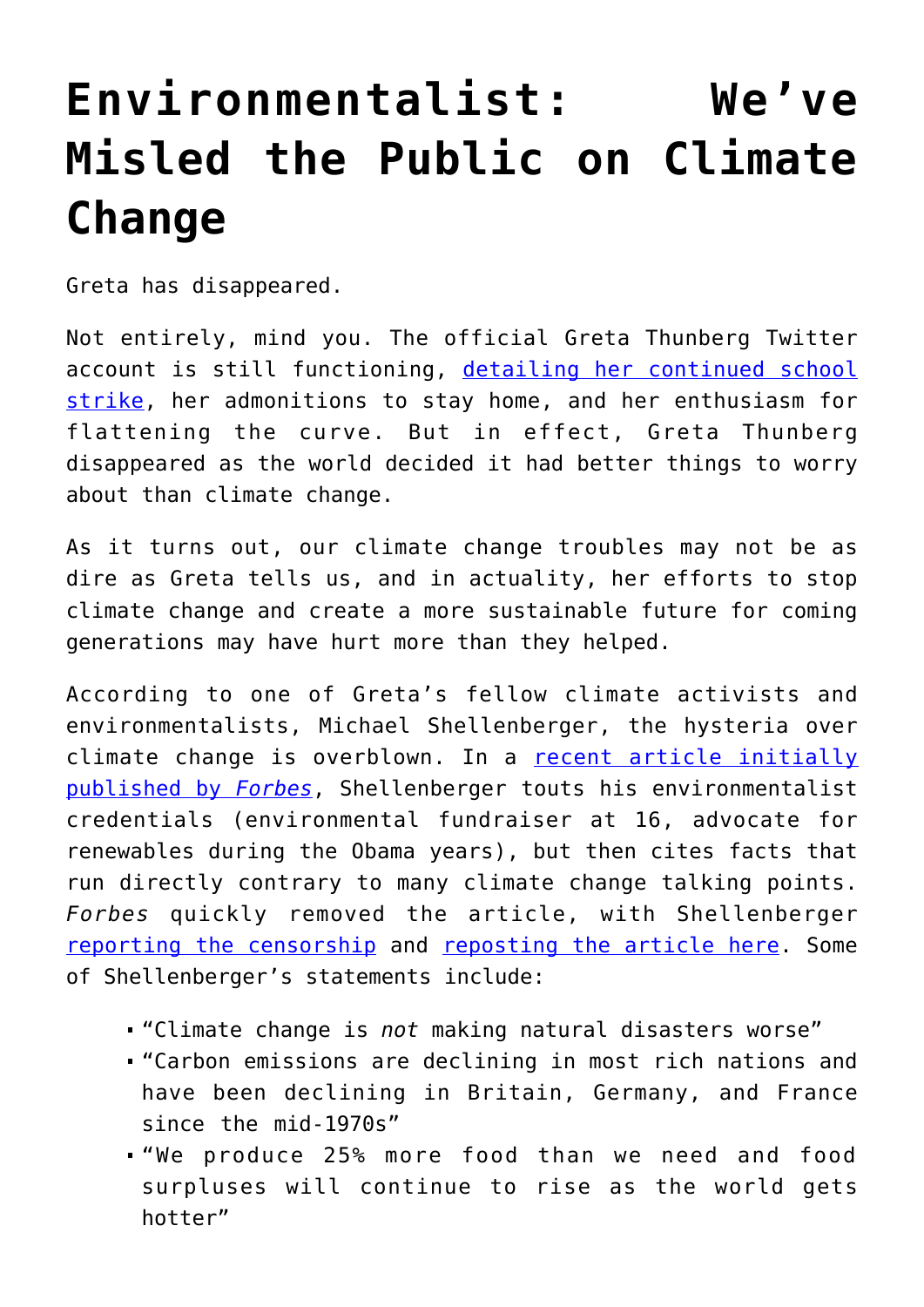"Wood fuel is far worse for people and wildlife than fossil fuels"

With these admissions, Shellenberger apologizes. In his article he implies that he came to realize the alarmism was a farce a while back, but that he was too afraid to speak up:

Until last year, I mostly avoided speaking out against the climate scare. Partly that's because I was embarrassed. After all, I am as guilty of alarmism as any other environmentalist. For years, I referred to climate change as an 'existential' threat to human civilization, and called it a 'crisis.'

But mostly I was scared. I remained quiet about the climate disinformation campaign because I was afraid of losing friends and funding. The few times I summoned the courage to defend climate science from those who misrepresent it I suffered harsh consequences. And so I mostly stood by and did next to nothing as my fellow environmentalists terrified the public.

His confession calls to mind [an H. L. Mencken critique of](https://books.google.com/books/about/Prejudices_First_Series.html?id=hgJbAAAAMAAJ&printsec=frontcover&source=kp_read_button&newbks=1&newbks_redir=0#v=onepage&q&f=false) [America](https://books.google.com/books/about/Prejudices_First_Series.html?id=hgJbAAAAMAAJ&printsec=frontcover&source=kp_read_button&newbks=1&newbks_redir=0#v=onepage&q&f=false) a century ago. "The besetting intellectual sin of the United States," Mencken wrote, is "the habit of turning intellectual concepts into emotional concepts." America tends to endlessly go through a series of "crazes," Mencken declares, discussing issues not to discover the truth about them, but to receive praise and honor simply for speaking about them at all.

We are beset endlessly by quacks-and they are not the less quacks when they happen to be quite honest. In all fields, from politics to pedagogics and from theology to public hygiene, there is a constant emotional obscuration of the true issues, a violent combat of credulities, an inane debasement of scientific curiosity to the level of mob gaping.

Unfortunately, it seems America failed to learn from Mencken's observations. We have yet again fallen to the ideologies of "quacks," and we are too afraid to speak up and offer